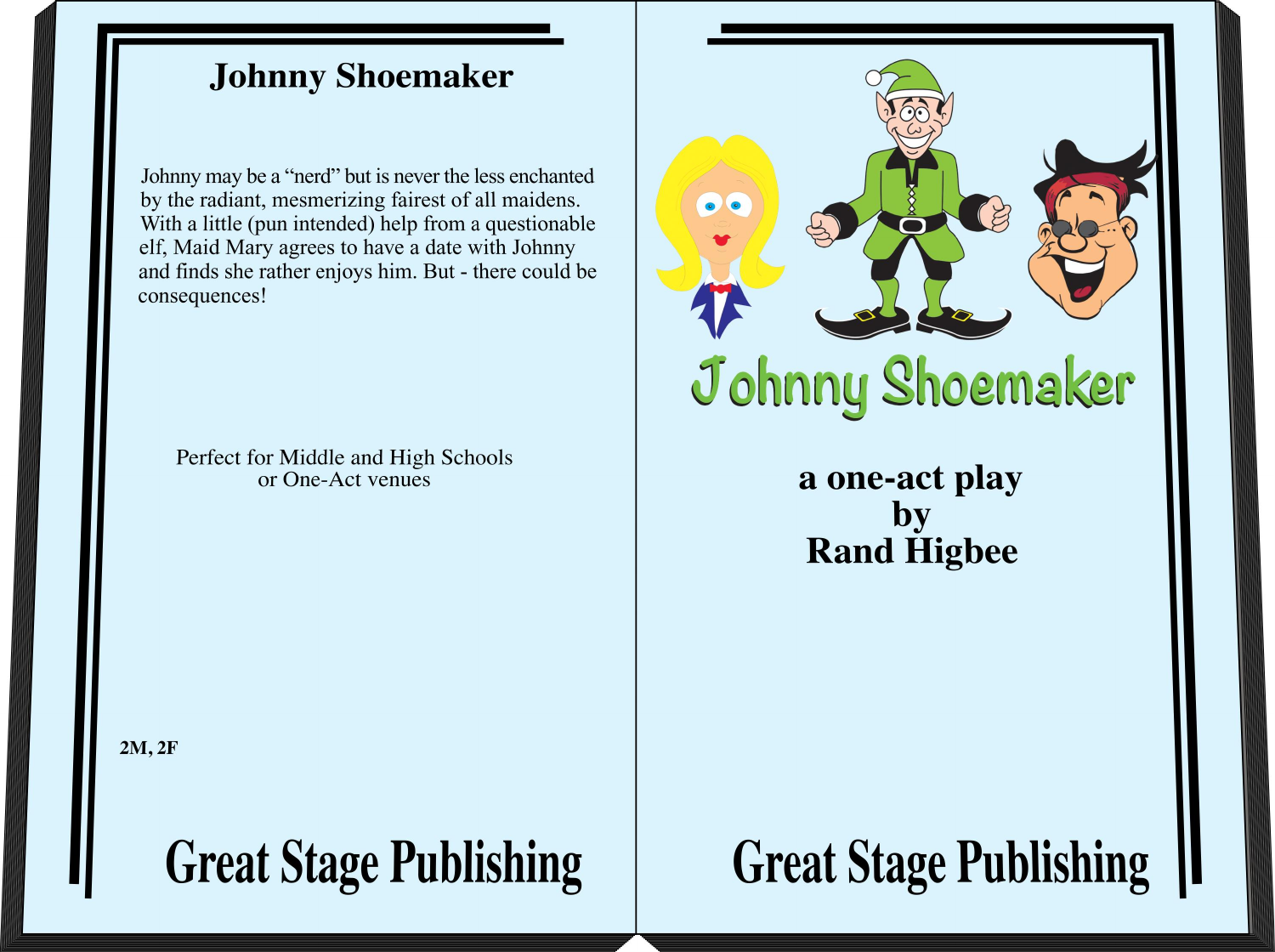#### **ALL RIGHTS RESERVED**

JOHNNY SHOEMAKER is subject to a royalty and is fully protected under the copyright laws of the United States of America and other participating countries. All rights including professional, amateur, public reading, and any other forms of production are strictly reserved.

Great Stage Publishing is granted by the playwright the right to license this work and licensing agreements must be made in advance of production.

Rights to make copies of this publication for purposes of production are granted under signed license agreements. Producer agrees to only make copies needed for actors, director(s), stage manager(s), technicians, costumer(s) and others directly associated with the production. No transfer or "loaning" is allowed.

Whenever the play is licensed through Great Stage Publishing and produced the following notice must appear in all programs, printing and advertising of the play: "Produced by special arrangement with Great Stage Publishing"

Authorship credit must be given on all programs, printing and advertising for the play. Author(s) name(s) shall be no less than 50% of size of largest type on the page.

No changes are allowed without express permission of the author. Contact Great Stage Publishing with all requests.

Great Stage Publishing 11702-B Grant Rd. #602 Cypress, TX 77429 www.greatstagepublishing.com! greatstagepublishing@gmail.com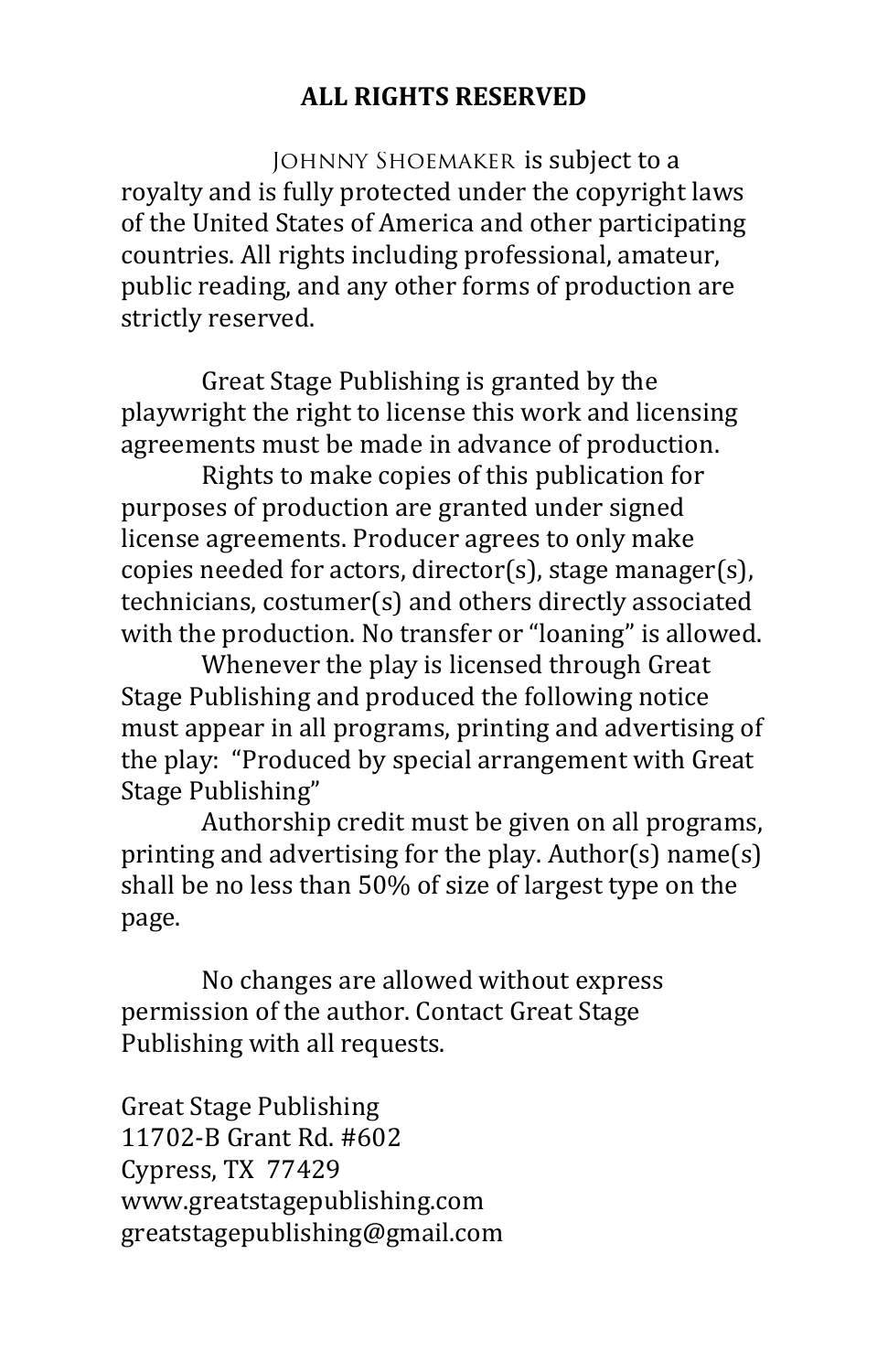### CAST OF CHARACTERS:

Narrator……………………Female, of any age

Johnny………………………Male high school student

Mary…………………………Female high school student

Timmy………………………Male, of indeterminate age, something else entirely

TIME AND LOCALE:

It is once upon a time in the magical land of South Dakota. The stage is almost bare except for a few set pieces. There is a sofa and a kitchen table with a few chairs. On the table sits a telephone. It is probably an old fashioned phone…the type that might actually sit on a table.

Note that the script calls the magical land "South Dakota." If you wish to change this to your state or town, feel free to do so.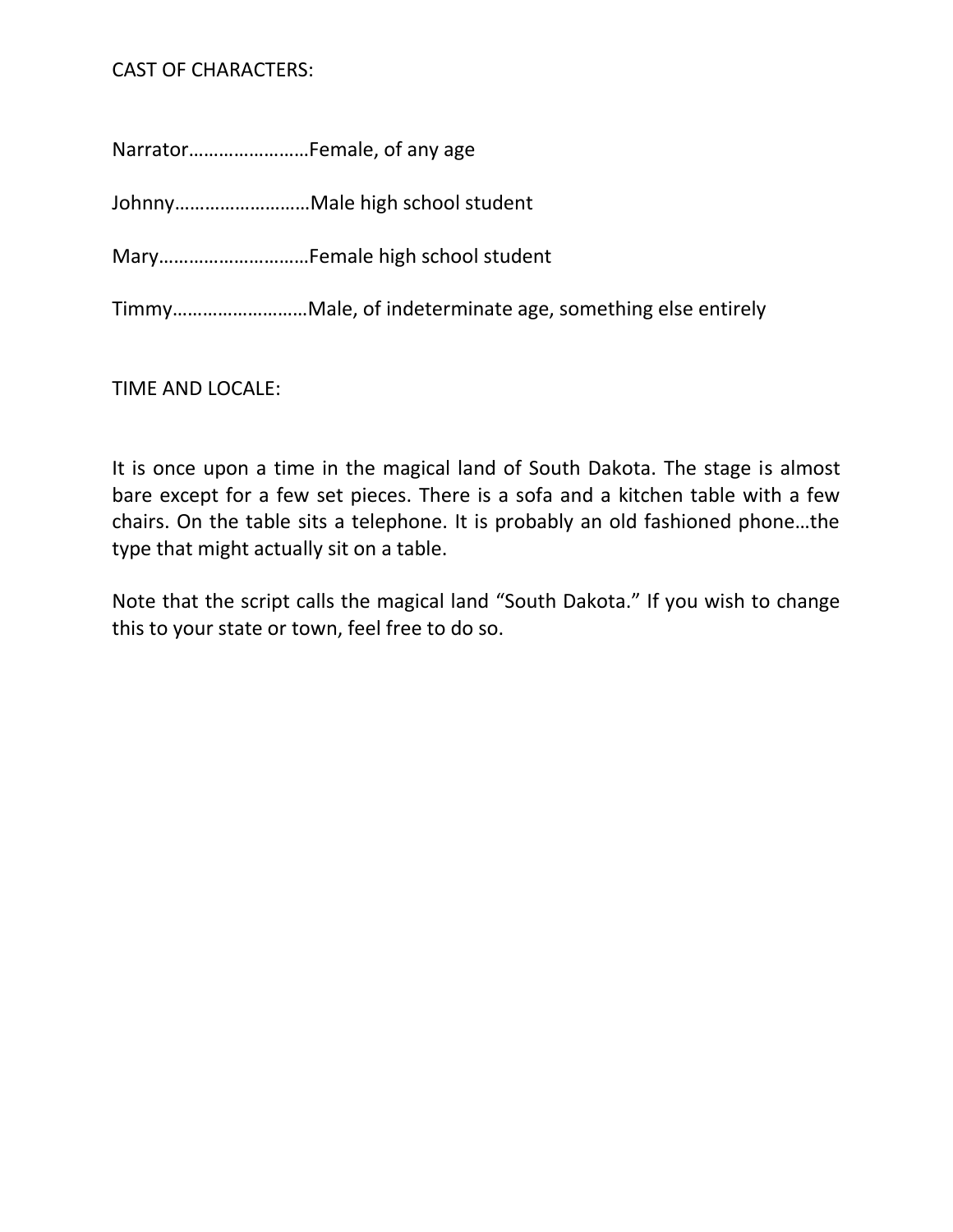(At rise, the NARRATOR is found alone on stage. She looks to the audience.)

#### NARRATOR

Once upon a time, in a far off, magical land known as South Dakota, a great adventure took place. There lived in magical South Dakota a quite unremarkable, very ordinary young man. He was known as Johnny Shoemaker.

(JOHNNY enters and stands a few steps away from the NARRATOR.)

NARRATOR

Johnny attended a great institution of learning known as High School. The institution was quite well renowned for the many warriors it produced on the field of football and the court of basketball. Poor Johnny himself, however, did not possess any of these warrior abilities.

No, I did not.

JOHNNY

NARRATOR

He did, however, possess great prowess in the study of Mathematics! ormance

JOHNNY

I did! I do!

NARRATOR

However, this helped Johnny not at all in attracting the attention of fair maidens. MARRATOR

No. It did not.

**JOHNNY** 

 (A beat.) I was also involved in Theatre!

NARRATOR

This, however, helped even less in attracting the fair maidens.

JOHNNY

That's true.

#### NARRATOR

One magical year a new fair maiden appeared at High School. It was said she was the fairest of all fair maidens! She was named Mary Gruelle and her face shown with such beauty that people had to shield their eyes when they first beheld her.

> (MARY enters and stands a few steps from the others. The NARRATOR and JOHNNY must shield their eyes from her beauty for several moments.)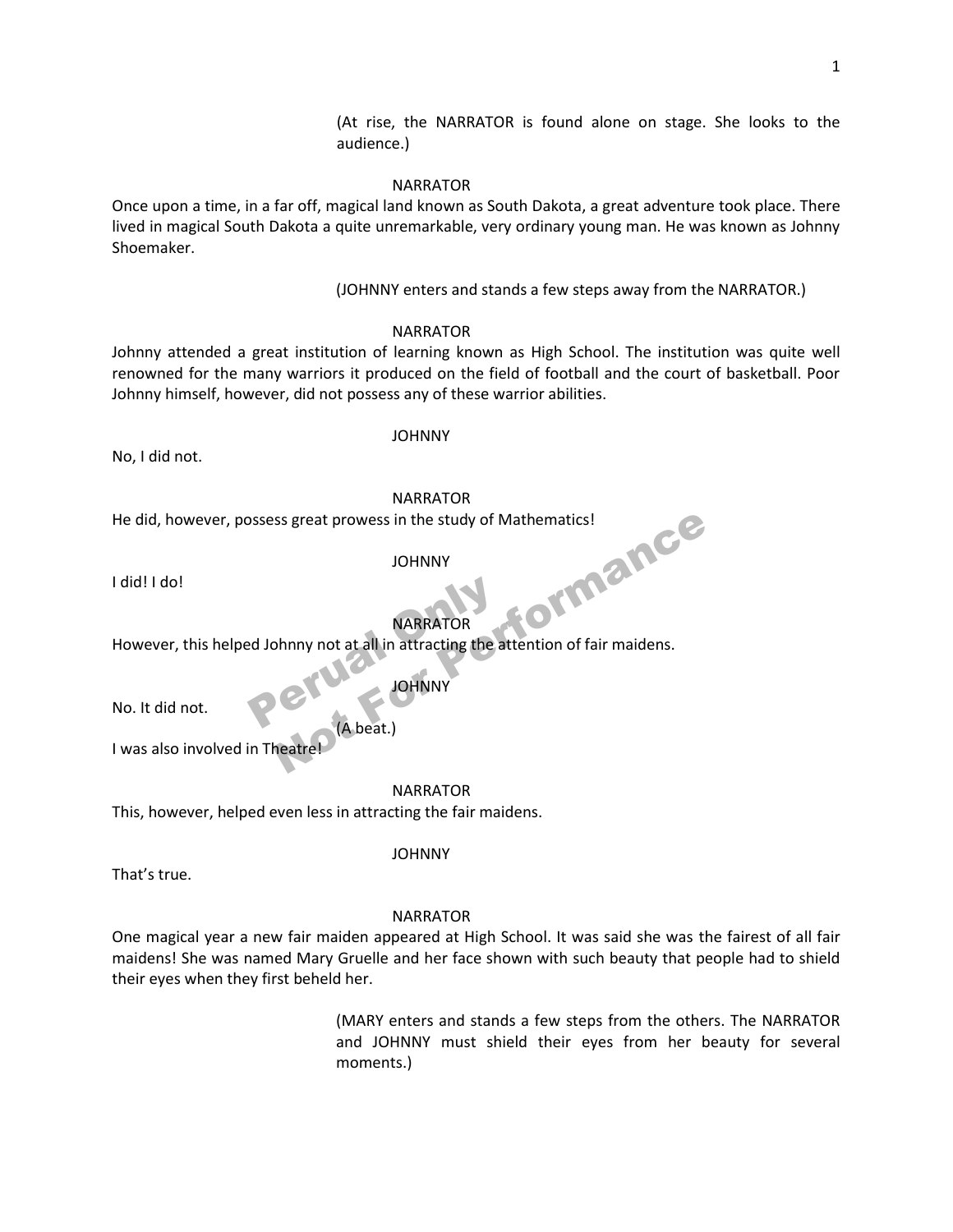#### NARRATOR

Mary's beauty was so dazzling that within a few short weeks of arriving at High School she became a Princess in the Court of Homecoming. Not Queen, mind you, for she was a little too new for that, but a Princess nonetheless. Mary's beauty won her many, many suitors who asked her to accompany them to a great feast or to a magical lantern theatrical performance. However, Mary turned all these suitors down.

#### **MARY MARY**

(Pointing to a different location for each "No!")

No! No! No!

#### NARRATOR

With each "No!" the unfortunate suitor was hurled into a fiery, bottomless pit never to be heard from again.

There is no pit

MARY

#### NARRATOR

A fiery, bottomless pit!

MARY

There is no pit.

#### NARRATOR

When Johnny Shoemaker first beheld the fair maiden he was struck both blind and dumb. MARRATOR<br>MARY<br>PERUS DEL MARY<br>MARY ormance

That's not true either.

#### JOHNNY

MARY

Actually, that one is true. But just temporarily. 24 hours. It was just that…I had never beheld such beauty before!

Never!

#### NARRATOR

 JOHNNY She was more beautiful than a Euclidean proof!

#### NARRATOR

Which can be quite a beautiful thing!

JOHNNY

Is this the face that launched a thousand video games?

#### NARRATOR

Whatever that means.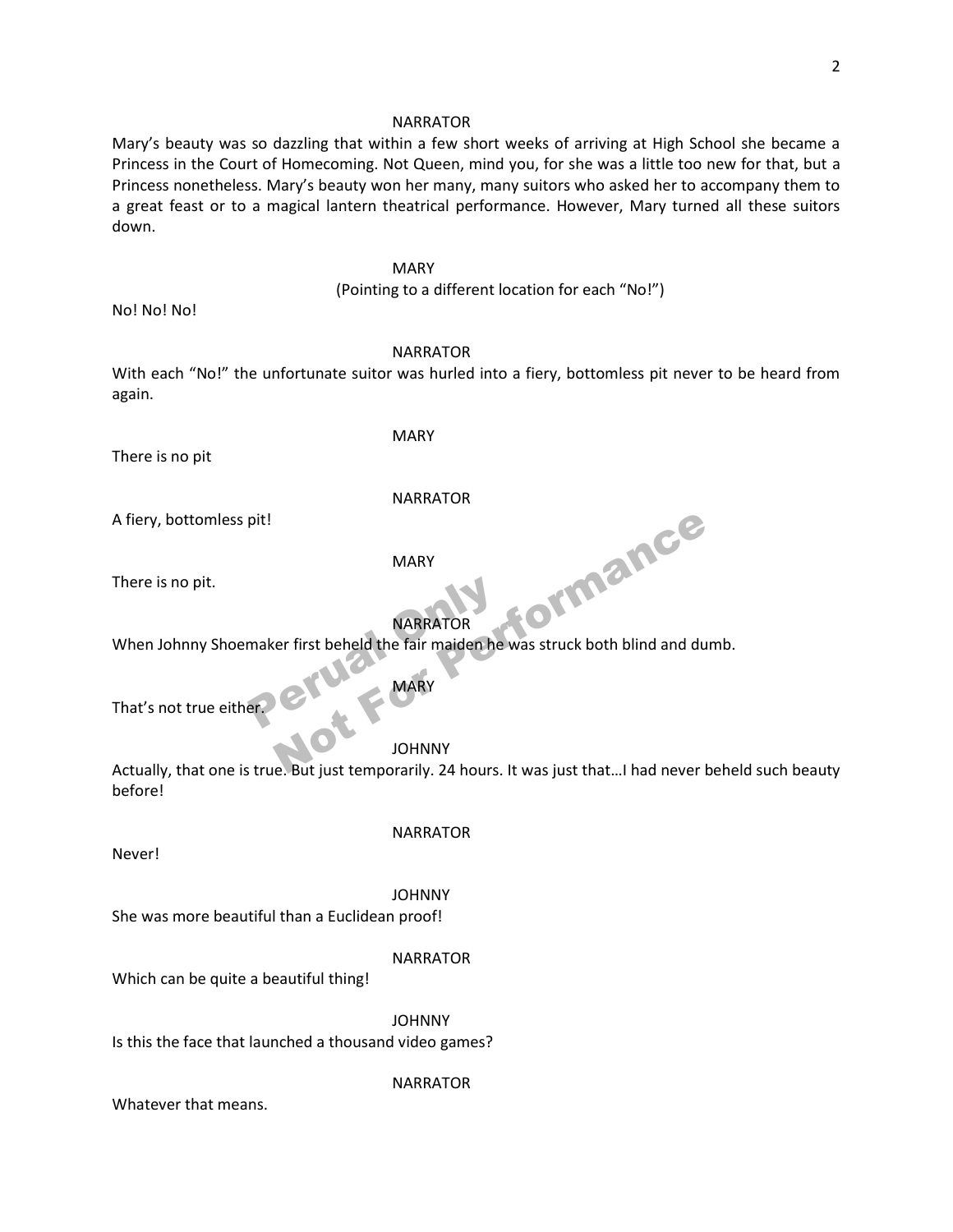Beauty may only be skin deep, but she's got the deepest skin I've ever seen.

#### NARRATOR

Immediately upon beholding Mary, Johnny knew he would have to risk the fiery, bottomless pit—

#### **MARY MARY**

There is no pit.

#### NARRATOR

--and attempt to woo the fair maiden. But alas! Johnny was a mere nobody of a Math student. What chance of success stood he when so many of the fiercest warriors had failed?

But I had to try.

#### JOHNNY

(MARY exits as JOHNNY sits down at the table with the phone.)

#### NARRATOR

So one Friday eve, when all his many chores had been completed, Johnny sat down at the instant vocal communication device, which a wizard had invented some years before, and contemplated hailing the fairest of all fair maidens. NARRATOR<br>
In all his many chores had been completed, Johnny sat down a<br>
which a wizard had invented some years before, and conter<br>
IS.<br>
IOHNNY<br>
Can't. I must, I absolutely cannot! But I must try.<br>
NARRATOR<br>
NARRATOR<br>
JOHNN

#### **JOHNNY**

I must. I can't. I must. I can't. I must. I absolutely cannot! But I must try. idens.<br>
JOHNNY<br>
st. I can't. I must. I absolutely cannot!<br>
NARRATOR<br>
MARRATOR<br>
MARRATOR

#### NARRATOR

Of course, Johnny had no experience in successfully wooing a fair maiden.

#### JOHNNY

Successfully, no, but over the years I have assembled quite a list of tactics to avoid when asking a girl out.

> (JOHNNY hands the NARRATOR a notebook which she opens up to read.)

#### NARRATOR

"Number one: Avoid mathematical humor. Number two: No matter how cute, avoid complimenting any of her various body parts."

#### JOHNNY

Except eyes. Somehow eyes are okay.

#### NARRATOR

May I suggest that you find common ground?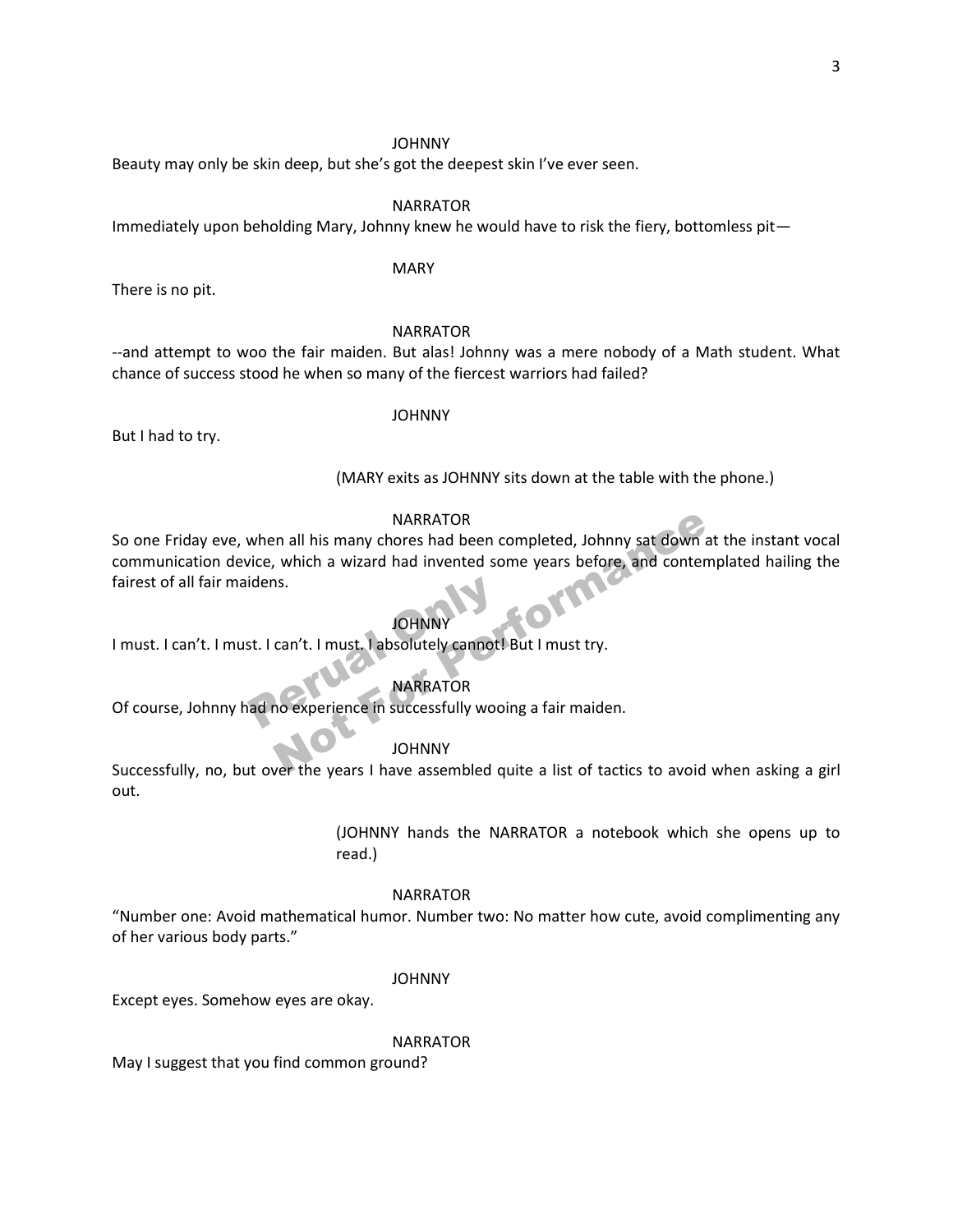We have no common ground.

#### NARRATOR

Opposites attract.

 JOHNNY (Pointing to the notebook.)

Number seven.

#### NARRATOR

(Reading.)

"Opposites definitely do not attract."

(JOHNNY begins to rehearse his phone call.)

#### JOHNNY

Hello. This is Johnny Shoemaker. I sit in front of you in Lit class. Hello. This is Johnny Shoemaker. I sit behind you in History. I have a really good view of your—Hello. This is Johnny Shoemaker. That's right, the guy who passed out last Friday in Biology class. Hello. This is Johnny Shoemaker. ormanc

#### NARRATOR

This continued for 45 minutes.

#### JOHNNY

I'll call her tomorrow. Or I'll see her in school next week. Or... Oh, who am I fooling? I'll never have the courage to call her up. This continued for 45 minutes.<br>
I JOHNNY<br>
I'll call her tomorrow. Or I'll see her in school next week<br>
courage to call her up.<br>
(JOHNNY slowly exits.)

#### NARRATOR

Humbled and defeated, Johnny slowly went to his bedroom chambers and fell asleep, presumably to dream of the most radiant of all radiant smiles. Late the afternoon next, a Saturday, Johnny was seated on the sofa playing magical lantern representations of warrior games while enjoying a snort of his favorite energy drink.

> (JOHNNY re-enters, sits on the sofa and starts to play video games while drinking an energy drink. After a moment he gives the NARRATOR a look.)

#### JOHNNY

A snort?

#### NARRATOR

Precisely. What happened next would stir the imaginations of both poets and dreamers alike. There was a knock on the door.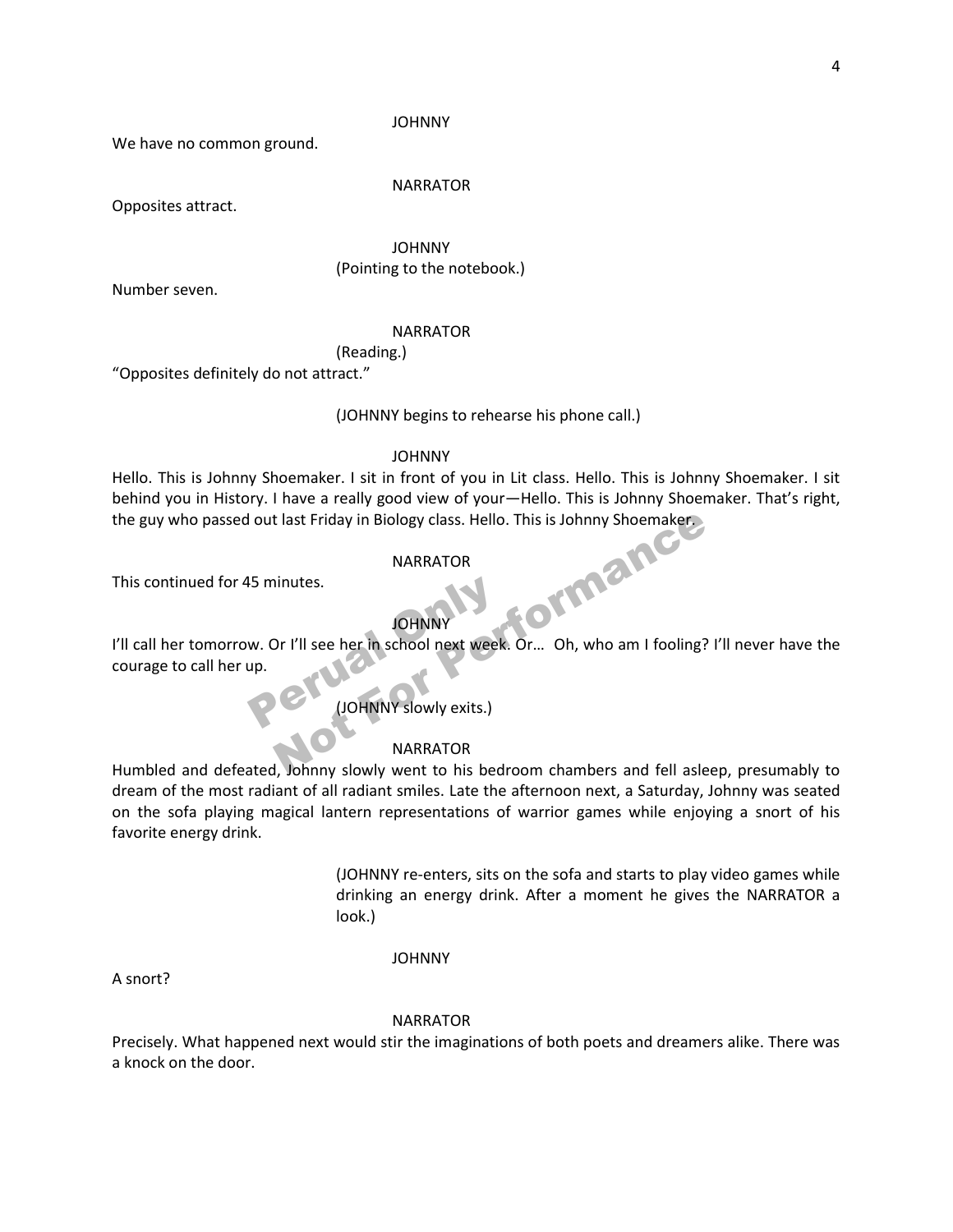(Calls out.)

Get your butt in here!

NARRATOR

Said Johnny, assuming the knock was from his close companion Billy.

#### (MARY enters.)

MARY

Hi, Johnny. What did you say?

JOHNNY

Oh. I was… talking to the monster on my video game. Not to you, Mary.

Oh.

MARY

(JOHNNY suddenly realizes that MARY is actually standing before him.)

| Mary?                                               | ormance<br><b>JOHNNY</b>                                              |
|-----------------------------------------------------|-----------------------------------------------------------------------|
| So. Are you ready?                                  | MAR)                                                                  |
| Of course I'm ready!<br>$(A \text{ beat.})$         | JOHNNY                                                                |
| What am I ready for                                 |                                                                       |
| Our date!                                           | <b>MARY</b>                                                           |
| Our date?                                           | <b>JOHNNY</b>                                                         |
| You were going to take me to see a movie.           | <b>MARY</b>                                                           |
| She means a magical lantern theatrical performance. | <b>NARRATOR</b><br>(Whispers as if not wishing to disturb the scene.) |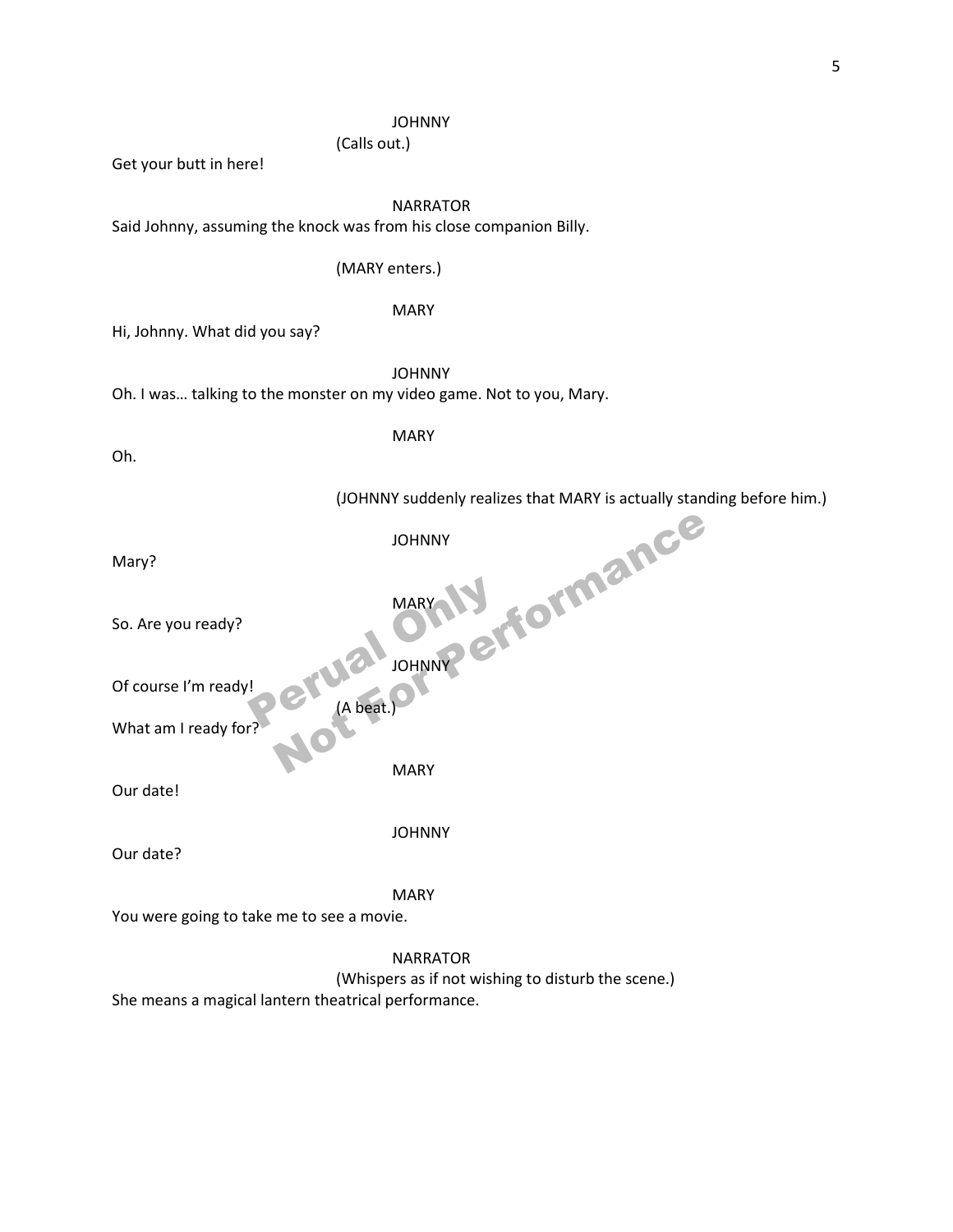#### MARY

#### (To the NARRATOR.)

No, I don't.

(To JOHNNY.)

Silly. You didn't forget, did you?

JOHNNY

Of course I didn't forget. It's just that…is it time already?

MARY

It is.

JOHNNY

I was just… I mean I thought… It's just that… Where does the time go?

 NARRATOR (Quietly to the audience.)

It goes to Cleveland.

MARY

(Pointing to JOHNNY's clothes.)

Is that what you're wearing?

(JOHNNY experiences a few moments of terror as he tries to decide if what he has on should be what he wears on his date. Finally…) (JOHNNY experiences a<br>what he has on should b<br>JOHNNY MARY<br>
(Pointing to JOHNNY's clothes.)<br>
(JOHNNY experiences a few moments of terror as h<br>
what he has on should be what he wears on his date.<br>
JOHNNY<br>
MARY<br>
MARY<br>
MARY<br>
MARY

Yes?

JOHNNY

MARY

Cool. Oh, thank you so much for the flowers.

JOHNNY

Flowers?

MARY

How did you know tulips were my favorite?

JOHNNY

Oh. Because…you…have two lips.

MARY

Silly boy. Come on. Let's go.

(MARY grabs JOHNNY by the arm and the two walk off. They don't exit the stage, however, but only circle around for a bit and stop down stage facing the audience.)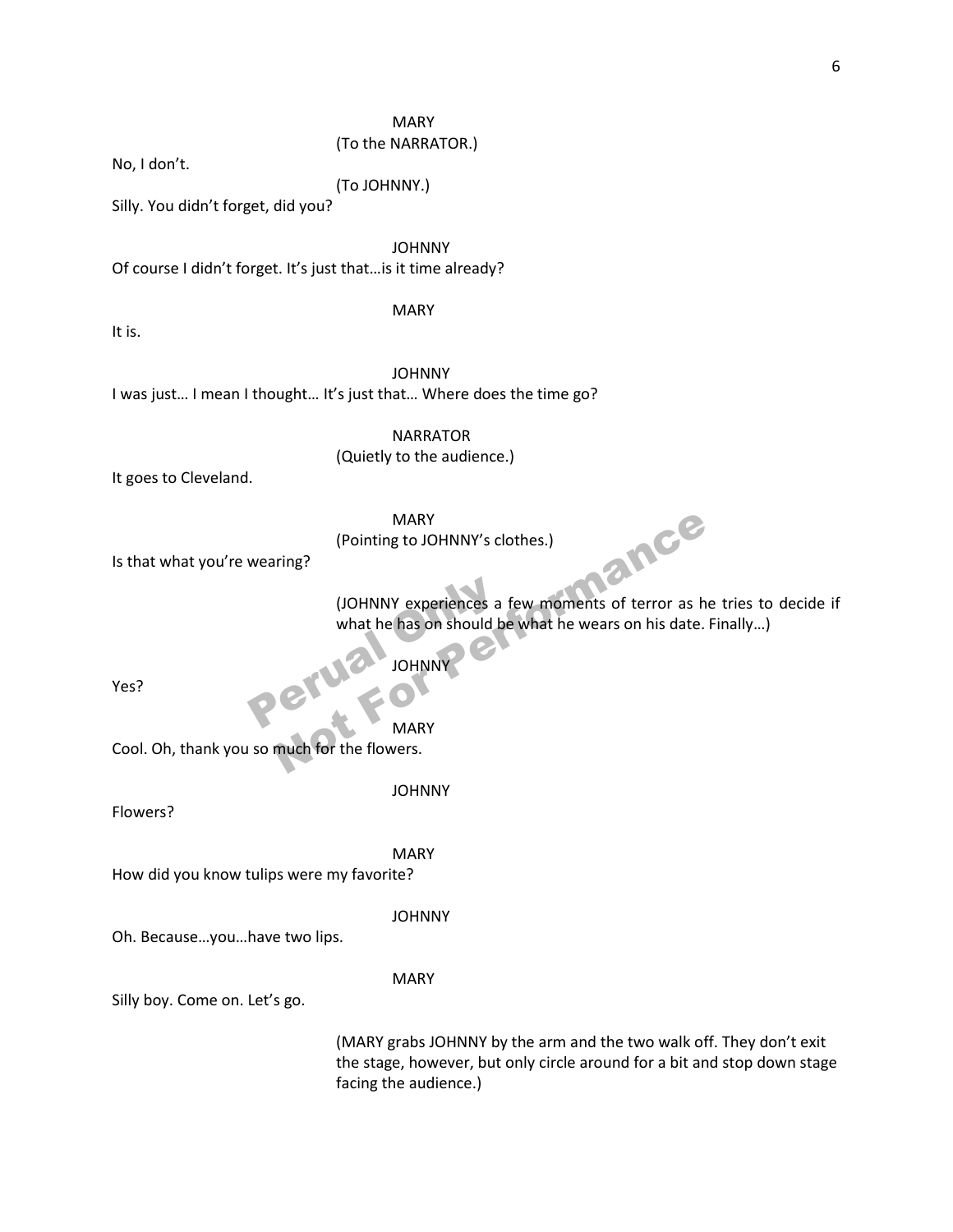#### NARRATOR

Johnny and Mary had a wonderful time at the magical lantern theatrical performance. They ate beans of the juju.

(JOHNNY and MARY mime eating candy.)

They ate corn which had exploded.

(JOHNNY and MARY mime eating popcorn.)

They laughed.

(JOHNNY and MARY laugh.)

They cried.

#### (MARY sobs a little, but JOHNNY does not.)

JOHNNY

I don't cry at movies.

#### NARRATOR

They learned a great many secrets about each other.

#### JOHNNY

(As if sharing a secret with the audience.)

Mary says she loves vampire movies, but she's never heard of Bela Lugosi! How could that be?

#### MARY

#### (Also as if sharing a secret with the audience.)

There is a genuine possibility that Johnny is, of all things, a nerd. But strangely, I find that rather compelling. MARY<br>
(Also as if sharing a secre<br>
possibility that Johnny is, of all things,<br>
NARRATOR<br>
REFERENCES and led to giddy<br>
NARRATOR<br>
NARRATOR<br>
NARRATOR<br>
NARRATOR

#### NARRATOR

The evening out together was a success and led to giddy expectations over what adventures might lay ahead the following weekend. Friday next Johnny again found himself alone with that terrifying instant communication device. (As if sharing a secret with the audience.)<br>
mpire movies, but she's never heard of Bela Lugosi! How could<br>
MARY<br>
(Also as if sharing a secret with the audience.)<br>
ibility that Johnny is, of all things, a nerd. But strange

> (MARY exits as once again JOHNNY sits down at the table by the telephone.)

#### JOHNNY

All right, Johnny. You had a great time at the movies last weekend.

#### NARRATOR

You both did.

JOHNNY

We both did. Mary seemed to enjoy being with me.

NARRATOR

She did.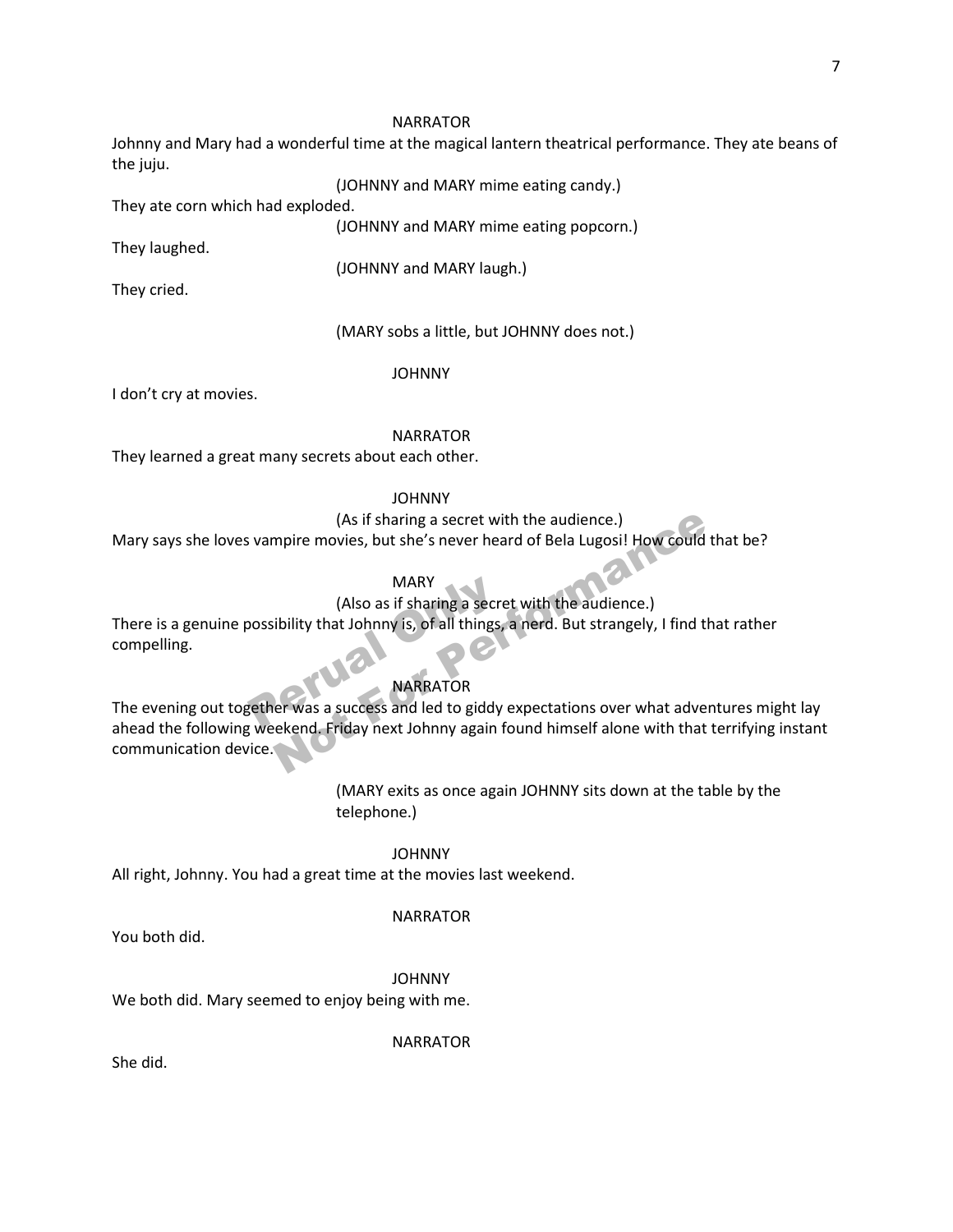Disregarding the fact that it's completely illogical for the most beautiful woman on the planet to actually enjoy your company—

Do not discourage yourself.

#### JOHNNY

I won't.

NARRATOR

#### NARRATOR

You did it before and you can do it again.

JOHNNY

**NARRATOR** 

**JOHNNY** 

**JOHNNY** Exactly. I called her on the phone, asked her out, and she said "yes." NARRATOR

Precisely.

Only I didn't.

You didn't.

But I must have!

NARRATOR NARRATOR NOT PERFORMANCE

You must have!

JOHNNY

I remember trying to ask her out. I remember being really nervous. Then I remember giving up and going to bed.

#### NARRATOR

And yet somehow the invitation was passed and accepted. The fair maiden enjoyed your company. Now you have confidence.

#### JOHNNY

I have confidence.

(Stares at the telephone.)

Only not too much.

NARRATOR

Destiny awaits.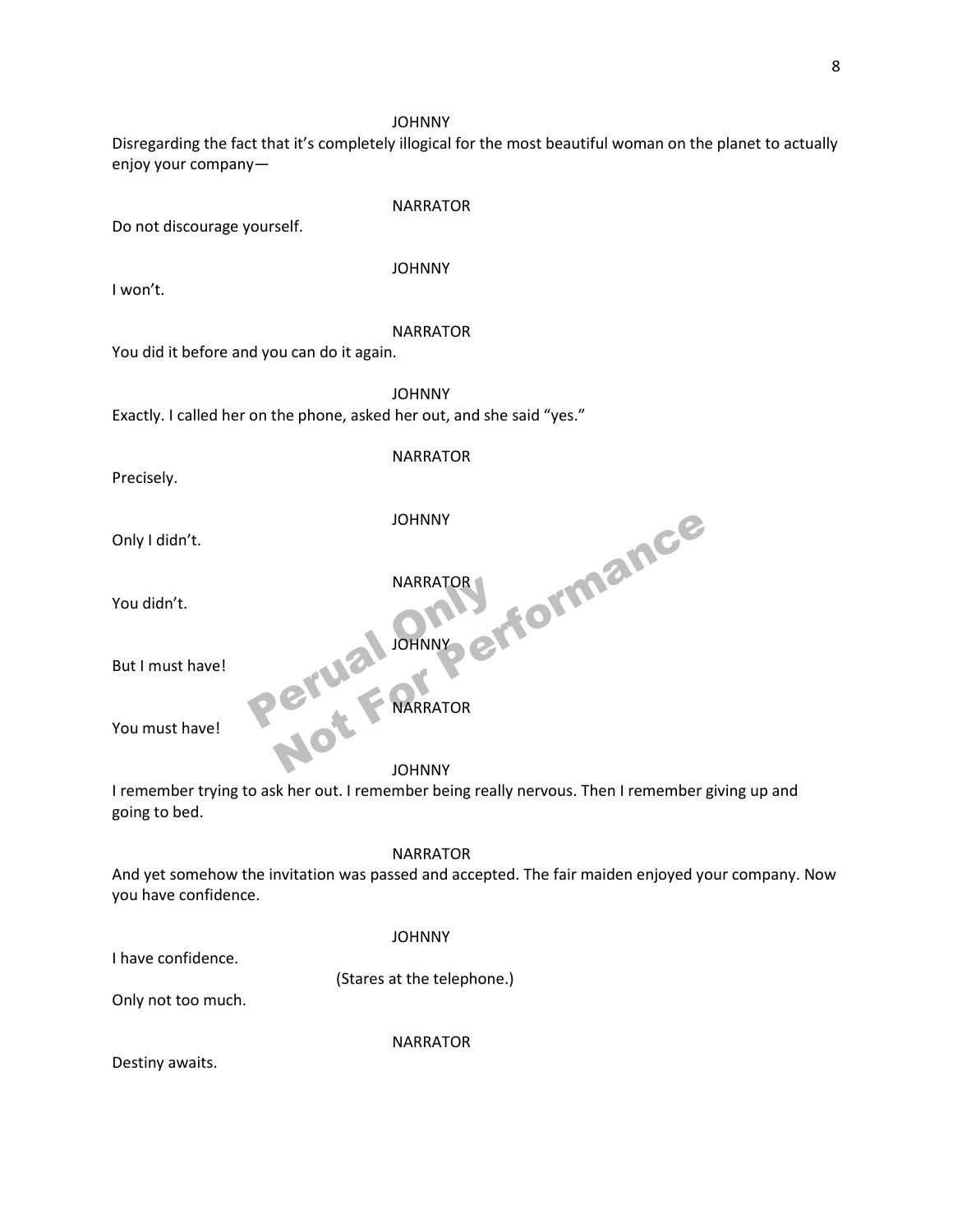(JOHNNY considers this a moment, then begins to rehearse his phone call.)

JOHNNY

Hello, this is Johnny Shoemaker. We went out last weekend. We really did. Hello, this is Johnny Shoemaker. Sorry about spilling the Coke. Hello, this is Johnny Shoemaker. The guy who had the pleasure of your company… Hello, this is Johnny Shoemaker. Unless you're a very good actress, I think you enjoyed being with me last weekend. Hello.

#### NARRATOR

This continued for 45 minutes.

#### JOHNNY

I can't do it! I just can't do it!

(JOHNNY gets up from the table and exits.)

#### NARRATOR

Once again the fainthearted Johnny—

 (JOHNNY runs back on stage.) tormance

JOHNNY

I prefer "reticent."

#### (JOHNNY quickly re-exits.)

#### NARRATOR

OHNNY<br>
(JOHNNY quickly re-exits.)<br>
MARRATOR<br>
Once again the fainthearted Reticent was unable to complete the invitation. He ran to his bedroom<br>
chambers and went to bed, biding bis tears from the world. The next afternoon, chambers and went to bed, hiding his tears from the world. The next afternoon, now this time it may not surprise you as much, in fact you may anticipate the soon to be turn of events, Reticent was once again seated on his sofa playing games.

> (JOHNNY re-enters and sits on the sofa. He starts playing a video game. The NARRATOR is about to speak again but JOHNNY quickly cuts her off.)

> > JOHNNY

And I didn't cry. I wasn't hiding any tears from the world.

NARRATOR

We're past that now. It's the afternoon next. Once again there was a knock at the door.

JOHNNY

Come in?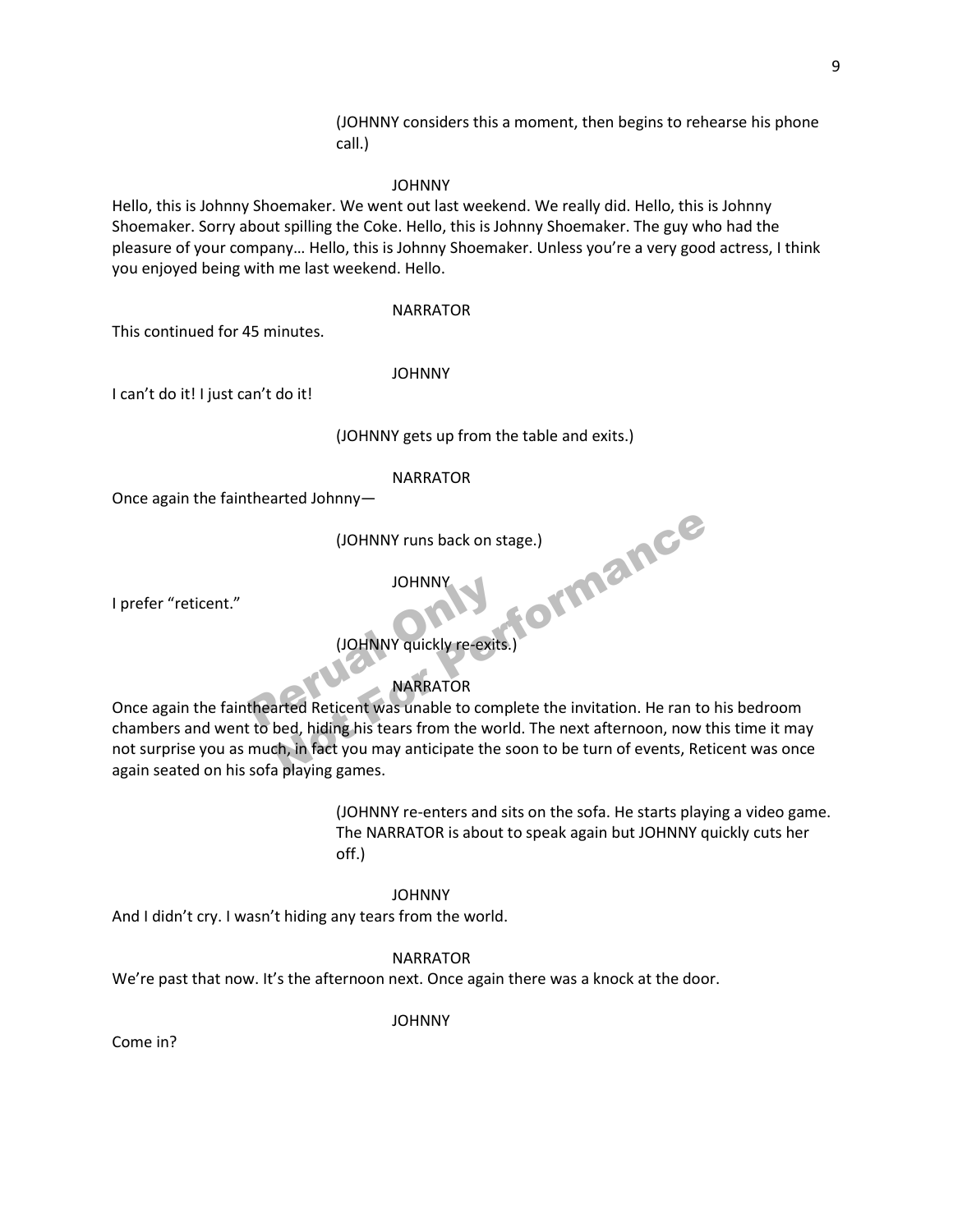#### MARY

(Entering.)

Hi, Johnny.

NARRATOR

Said Mary, not realizing he now preferred to be called "Reticent."

#### JOHNNY

Actually, let's go back to "Johnny."

As you will.

MARY

NARRATOR

You ready?

 JOHNNY Oh. Yes. I am. I think. I mean… I was born ready!

MARY

| Born ready. My, my. Come on.                    | <b>MARY</b><br>nce                                  |
|-------------------------------------------------|-----------------------------------------------------|
|                                                 | (MARY grabs JOHNNY and starts to drag him off stage |
| Can I ask a question?                           | <b>JOHNNY</b>                                       |
| Peruai<br>Sure.                                 |                                                     |
| Where are we going?                             | <b>JOHNNY</b>                                       |
| On our date.                                    | <b>MARY</b>                                         |
| Andwhere are we going on our date.              | <b>JOHNNY</b>                                       |
| Silly boy.                                      | <b>MARY</b>                                         |
| Yes.                                            | <b>JOHNNY</b>                                       |
| (A beat.)<br>But seriously. Where are we going? |                                                     |
|                                                 |                                                     |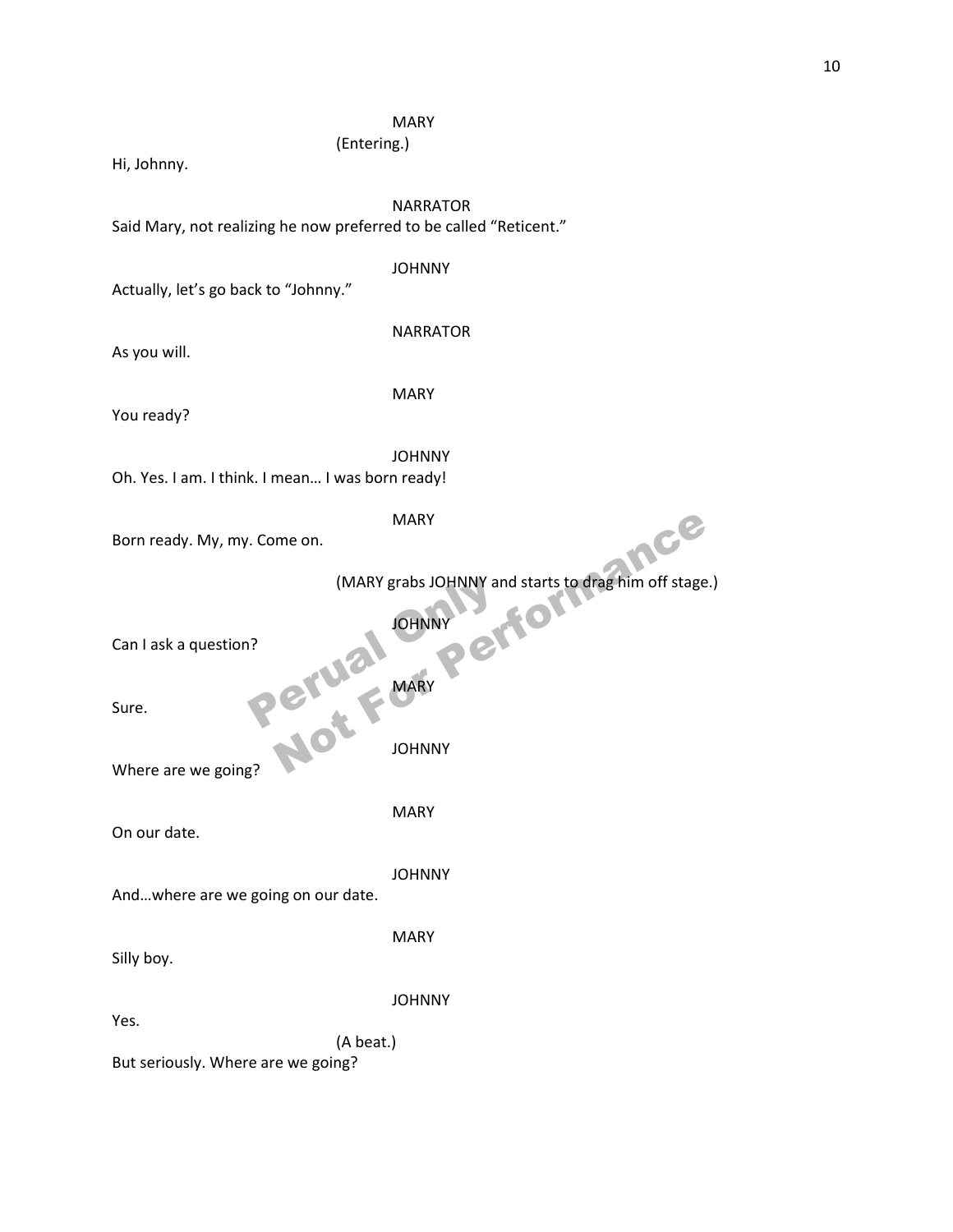(MARY doesn't respond but instead starts again to pull JOHNNY off stage. They don't exit, however, instead they again walk in a circle and end up downstage facing the audience.)

#### NARRATOR

That night Johnny and Mary dined in royal opulence.

(A beat.)

JOHNNY

We did?

NARRATOR

They dined in a castle! With a King!

We did?

JOHNNY

NARRATOR

The King of the Burgers!

JOHNNY

Oh.

NARRATOR

They laughed!

(JOHNNY and MARY laugh.)

They drank carbonated beverages! NARRATOR<br>(JOHNNY and MARY laughted beverages!

(JOHNNY gives the NARRATOR a confused look. MARY whispers to him.)

tormance

MARY

Soda.

(JOHNNY looks blankly at her.)

Pop.

JOHNNY

Oh.

NARRATOR

They ate cow sandwiches! They ate elongated pieces of fried potatoes! A splendid time was had by all!

MARY

Until next time, Johnny!

(MARY gives JOHNNY a hug, then quickly walks away and exits.)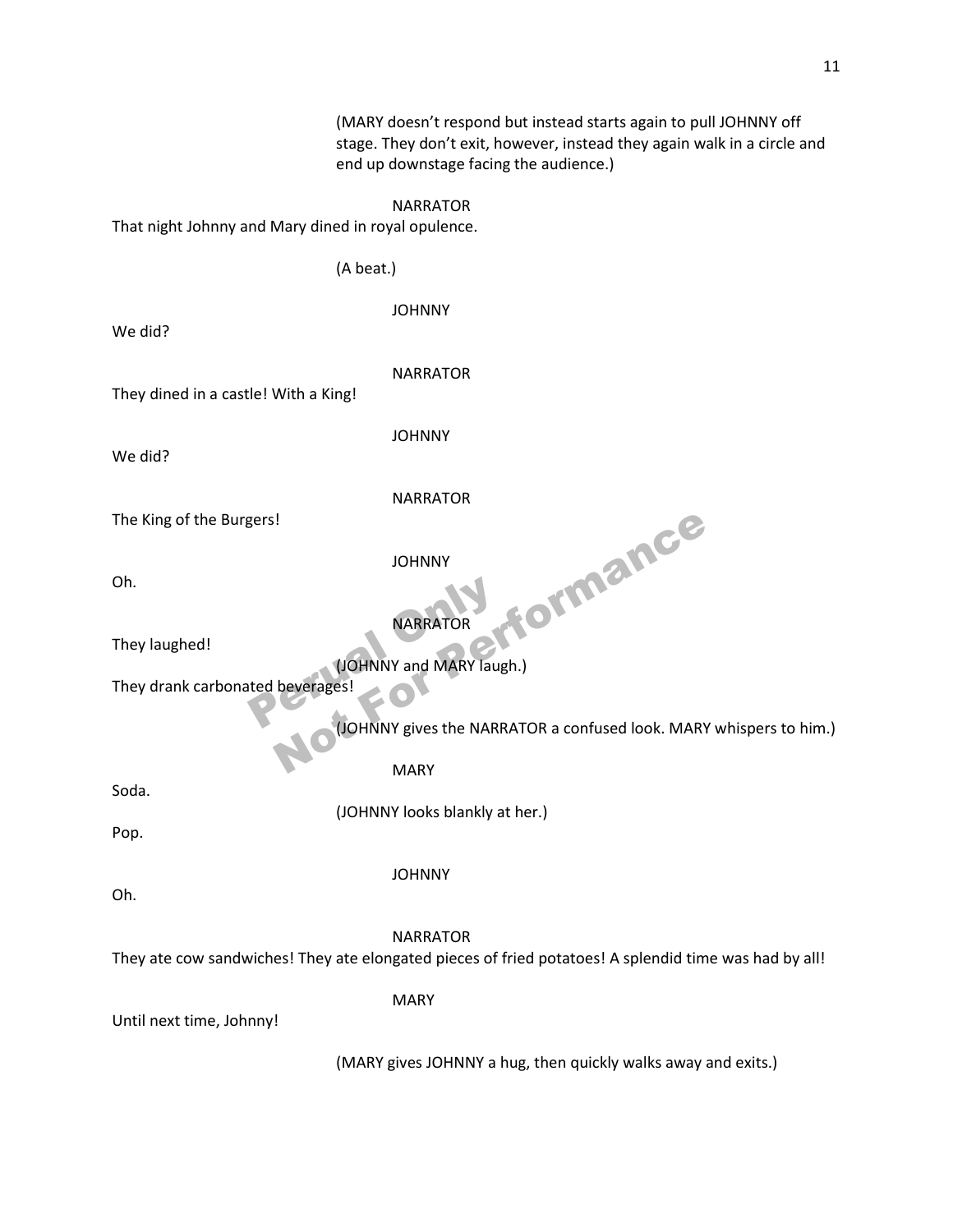Yes. Next time. Speaking of which maybe next Saturday we could, I mean if you wanted, the two of us could…

(He looks after her, but she is gone.)

Oh, shoot.

#### NARRATOR

Johnny was left with two mysteries.

#### JOHNNY

Only two?

#### NARRATOR

Number one, how were his desires for Mary's companionship getting passed onto her if he was not consciously aware of doing it himself?

JOHNNY

Yes.

#### NARRATOR

And number two, why would the fairest of all fair maidens be interested in spending time with Johnny in the first place? NARRATOR<br>
Solution is pending to the fairest of all fair maidens be interested in spending to<br>
JOHNNY<br>
Solution and I...it's sort of like when...I mean... All right.<br>
NARRATOR<br>
NARRATOR<br>
NARRATOR<br>
NARRATOR<br>
JOHNNY sits dow

#### **JOHNNY**

That's not a mystery! It's just that…she and I…it's sort of like when…I mean… All right. It's a mystery. JOHNNY<br>
Y! It's just that...she and I...it's sort of<br>
NARRATOR<br>
Johnny set out to solve at least one of

#### NARRATOR

The next Friday eve Johnny set out to solve at least one of those mysteries.

(JOHNNY sits down at the table and looks at the phone.)

JOHNNY

I'm going to make that phone call now. I'm going to call up Mary and ask her out on a date.

(A beat.)

#### NARRATOR

45 minutes later.

JOHNNY

Oh, I give up. I'll never work up the courage to ask Mary out. I'm going to bed now.

(JOHNNY gets up from the table and hides behind a nearby chair.)

#### NARRATOR

But Johnny didn't go to his bedroom chambers. He hid behind a chair where he could keep an eye on the instant communication device. If he wasn't making the hails, perhaps someone else was instead. Johnny didn't have to wait long. Only 10 minutes later…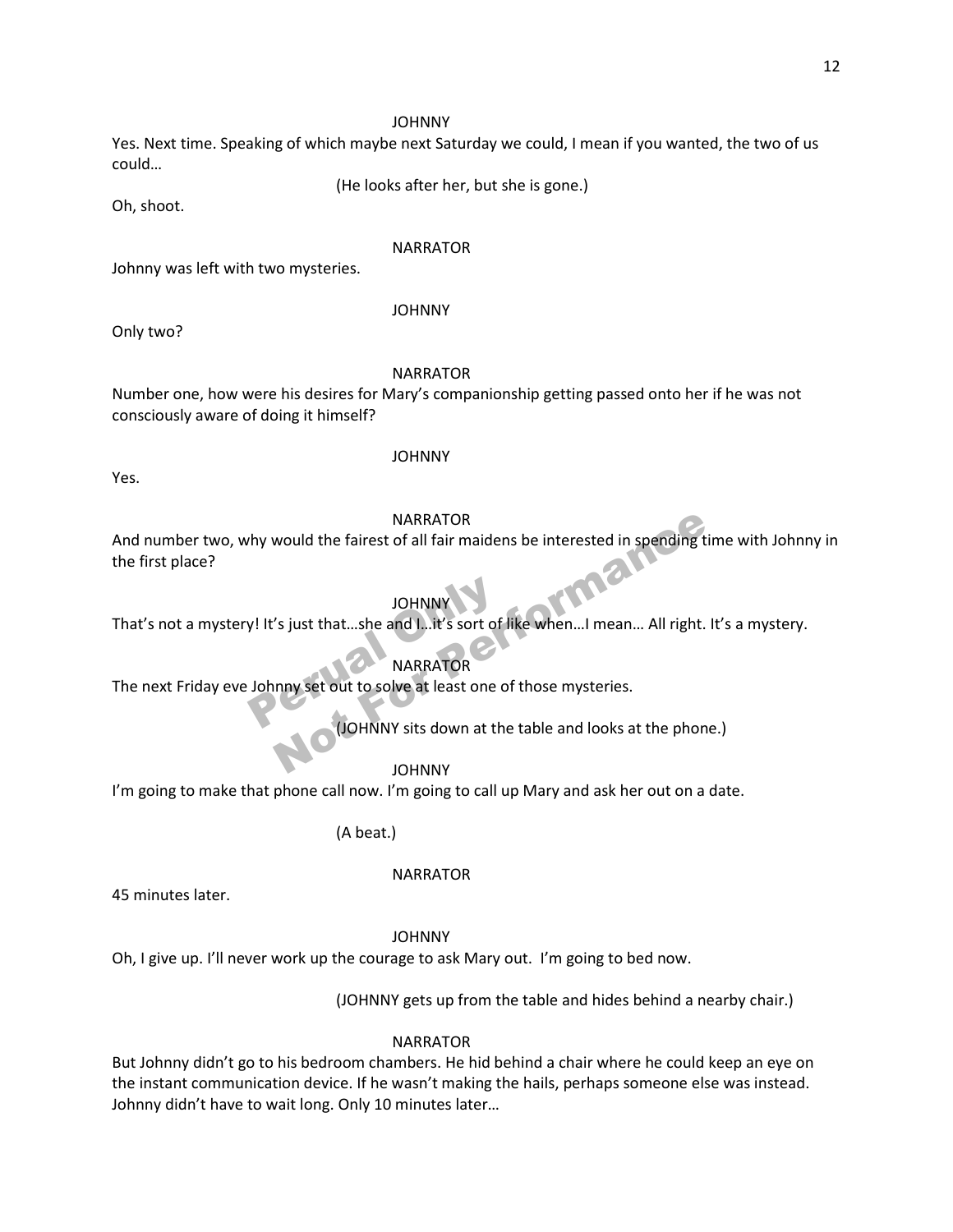(TIMMY enters. He is an elf.)

TIMMY

Hoity-toity pudding and pie, Johnny Shoemaker is much too shy! Higgledy-Piggledy turnips and seed, 'Tis Timmy the Elf must do the deed!

(TIMMY sits at the table and dials the phone.)

#### TIMMY

#### (Into the phone.)

Hello, Mary. It's your dreamboat, Johnny Shoemaker. So we've done dinner and we've done a movie. How about tomorrow we throw caution to the wind and do dinner and a movie? Be at my place at six o'clock. Aloha!

> (TIMMY hangs up the phone and then goes skipping off stage humming a little tune to himself. JOHNNY slowly comes out from behind the chair.) efformance"

#### NARRATOR

Johnny was flabbergasted by what he had seen.

 JOHNNY I am flabbergasted. NARRATOR NARRATOR He was stupefied. JOHNNY I am stupid… (Looks at the NARRATOR.) I am what? NARRATOR He was dumbstruck. JOHNNY I am dumbstruck. NARRATOR Which means you cannot speak. JOHNNY Which means I cannot speak. (A beat.) But then I improved. Basted by what he had seen.